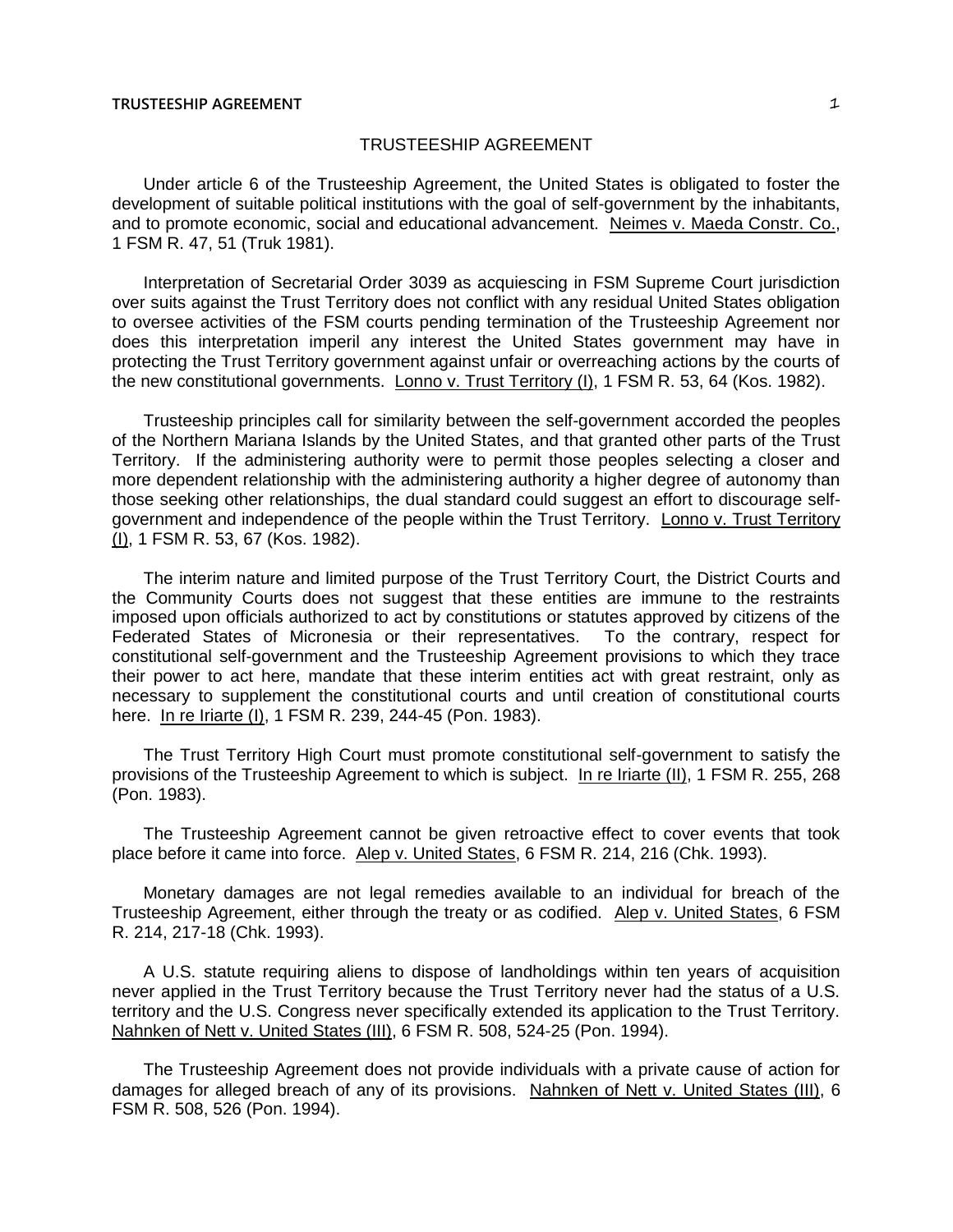## **TRUSTEESHIP AGREEMENT** 2